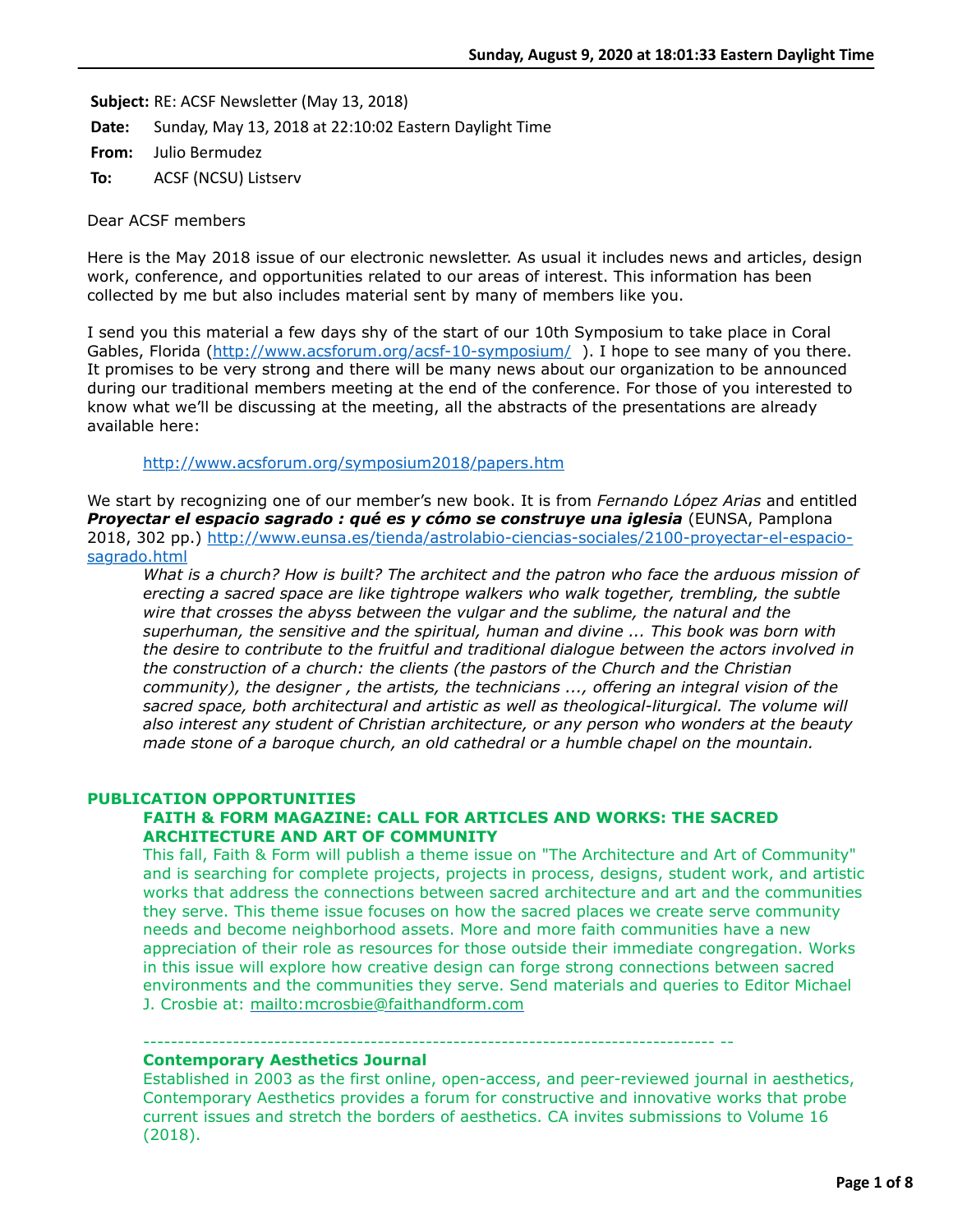Papers with a maximum length of 7,000 words (including abstract and notes) should be formatted according to the submission guidelines specified here: <http://www.contempaesthetics.org/pages/guidelines.html>

In the interest of broadening our scope and increasing accessibility to our readers, we also welcome submission of shorter, more targeted pieces of current interest in aesthetics and philosophy of art. These 300-800 word "Short Notes and Responses" offer a platform for discussion and may present a point of view, an insight gained from a book, a summary of a published work in aesthetics not available in English, or a response to an article previously published in Contemporary Aesthetics. With the exception of discussions of books or articles, Short Notes do not ordinarily require citations

For specific instructions for preparation and submission, please go to the journal's home page at http://www.contemaesthetics.org . Any other inquires should be sent to [editor@contempaesthetics.org](mailto:editor@contempaesthetics.org) .

# **NEWS & ARTICLES**

### **Honoring the 50th Anniversary of 2001: The Monolith and Hope for the Human Species** (appeared in Medium)

[https://medium.com/@barryvacker/honoring-the-50th-anniversary-of-2001-the-monolith](https://medium.com/@barryvacker/honoring-the-50th-anniversary-of-2001-the-monolith-and-hope-for-the-human-species-1704c93501a0)and-hope-for-the-human-species-1704c93501a0

Fifty years after its debut, 2001 is more relevant than ever. Released at the height of the space age in 1968, Stanley Kubrick's 2001: A Space Odyssey was one of the cinematic and cultural blockbusters of the 1960s and early 1970s. Fifty years later, 2001 stands as the greatest and most thought-provoking science-fiction film of all time, perhaps rivaled by Christopher Nolan's Interstellar (2014). As most science-fiction fans know, 2001 also introduced the sleek black monolith, one of the most striking icons in film and art history.

----------------------------------------------------------------------------------- --

**Google's AI sounds like a human on the phone — should we be worried?** (appeared in "The Verge")

[https://www.theverge.com/2018/5/9/17334658/google-ai-phone-call-assistant-duplex](https://www.theverge.com/2018/5/9/17334658/google-ai-phone-call-assistant-duplex-ethical-social-implications)ethical-social-implications

It came as a total surprise: the most impressive demonstration at Google's I/O conference yesterday was a phone call to book a haircut. Of course, this was a phone call with a difference. It wasn't made by a human, but by the Google Assistant, which did an uncannily good job of asking the right questions, pausing in the right places, and even throwing in the odd "mmhmm" for realism. The crowd was shocked, but the most impressive thing was that the person on the receiving end of the call didn't seem to suspect they were talking to an AI. It's a huge technological achievement for Google, but it also opens up a Pandora's box of ethical and social challenges.

----------------------------------------------------------------------------------- --

# **'One Has This Feeling of Having Contributed to Something That's Gone Very Wrong'** (appeared in SelectAll)

[https://nymag.com/selectall/2018/04/jaron-lanier-interview-on-what-went-wrong-with-the](https://nymag.com/selectall/2018/04/jaron-lanier-interview-on-what-went-wrong-with-the-internet.html)internet.html

A conversation with VR pioneer Jaron Lanier on Silicon Valley's politics, being quoted by Mark Zuckerberg, and what went wrong with the internet.

#### ----------------------------------------------------------------------------------- --

**Elizabeth Diller of Diller Scofidio + Renfro Named Again in Time's 100 Most Influential People List** (appeared in ArchDaily) [https://www.archdaily.com/892993/elizabeth-diller-of-diller-scofidio-plus-renfro-named-in-](https://www.archdaily.com/892993/elizabeth-diller-of-diller-scofidio-plus-renfro-named-in-times-list-of-100-most-influential-people?utm_medium=email&utm_source=ArchDaily%20List&kth=2,689,702)

times-list-of-100-most-influential-people? utm\_medium=email&utm\_source=ArchDaily%20List&kth=2,689,702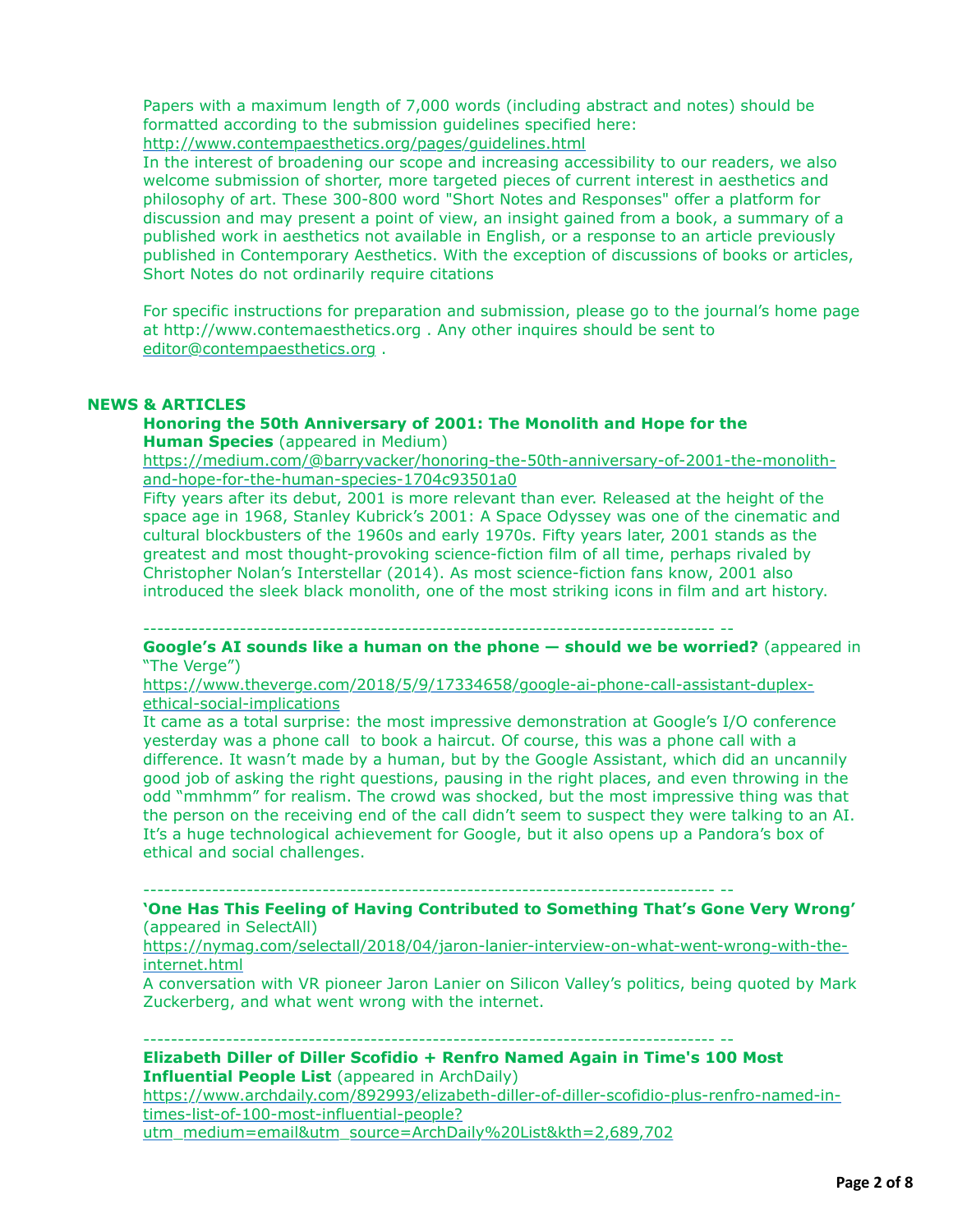Architect https://www.archdaily.com/tag/elizabeth-diller of

firm https://www.archdaily.com/office/diller-scofidio-plus-renfro has once again been named one of TIME's most influential people in 2018. TIME Magazine's annual 'Time 100' List recognizes the achievement of artists, leaders, activists, entrepreneurs, and athletes who are exemplary in their fields. Diller has been named to the category of "Titans," along with Roger Federer, Oprah Winfrey, Jeff Bezos, Elon Musk and Kevin Durant. This is Diller's second time on the list but the first time being honored as a "Titan."

----------------------------------------------------------------------------------- --

**The Mobile Cultures Studies Journal** announces the launch of a special issue on http://unipub.uni-graz.at/mcsj/periodical/titleinfo/2497765. It might be of interest to anyone with a sensitivity to mobility studies, cultural studies, and … of course on this list, atmospheres. This issue explores, on the one hand, the overlap between atmospheres and mobilities by asking what it is that atmosphere(s) contribute to research on mobilities and vice versa. On the second hand, all the articles published in this collection aim at bringing a cultural understanding of the research objects, theories and empirical data put into [discussion. Direct link to the issue on the Journal website : http://unipub.uni](http://unipub.uni-graz.at/mcsj/periodical/titleinfo/2497765)graz.at/mcsj/periodical/titleinfo/2497765

<http://unipub.uni-graz.at/download/pdf/2497765?name=3>

----------------------------------------------------------------------------------- --

**Vatican streams first live concert from Sistine Chapel** (appeared in The Local) <https://www.thelocal.it/20180423/vatican-streams-first-live-concert-from-sistine-chapel>

The Vatican's Sistine Chapel, an artistic Renaissance jewel, opened up to the digital age on Sunday with the first live concert streamed over the internet from the famous sacred space. It was a performance of Scottish composer James MacMillan's acclaimed version of the Stabat Mater. A British choir group The Sixteen and chamber orchestra ensemble Britten Sinfonia took to the stage against the backdrop of Michelangelo's masterpiece of The Last Judgement, while lovers of classical music from around the world tuned in to watch on the web.

----------------------------------------------------------------------------------- --

**How A.I. Is Infiltrating Every Corner of the Campus** (appeared in the Chronicle of Higher Ed)

[https://www.chronicle.com/article/How-AI-Is-Infiltrating-Every/243022?](https://www.chronicle.com/article/How-AI-Is-Infiltrating-Every/243022)

cid=at&utm\_source=at&utm\_medium=en&elqTrackId=1adad09dae48431eb423f532c3517d89 &elq=c2e8a23911d141ed95f206bb679e8223&elqaid=18602&elqat=1&elqCampaignId=8363 When Donald Markus Hogue first came to the University of Texas at Austin, in 2012, he spent eight hours a day monitoring and adjusting the landscape-sprinkler systems. Now, he says, it takes him about 30 minutes. If he happens to be out of town  $-$  even for a few weeks  $-$  the systems do fine without him.

Hogue and his institution are beneficiaries of an influx of artificial-intelligence technologies that are quietly, but inexorably, transforming college campuses. The explosion of data about almost everything that happens in higher education is being fed into new software products that respond with reports, predictions, even conversational answers. As such products pop up in the classroom, via computerized teaching assistants and tutors, chatbots and selfmonitoring machines are also spreading throughout the campus.

### **DESIGN/ART WORK**

**St. Ovídio Chapel By Álvaro Siza Through The Lens Of Fernando Guerra** (appeared in ArchDaily)

https://www.archdaily.com/892593/st-ovidio-chapel-by-alvaro-siza-through-the-lens-offernando-guerra?utm\_medium=email&utm\_source=ArchDaily List&kth=1,535,028

A pure volume, slightly lit, sits in the middle of a garden. It is a private chapel in Quinta de St. Ovídio in Lousada, built between 1989 and 2001 and designed by Álvaro Siza Vieira. The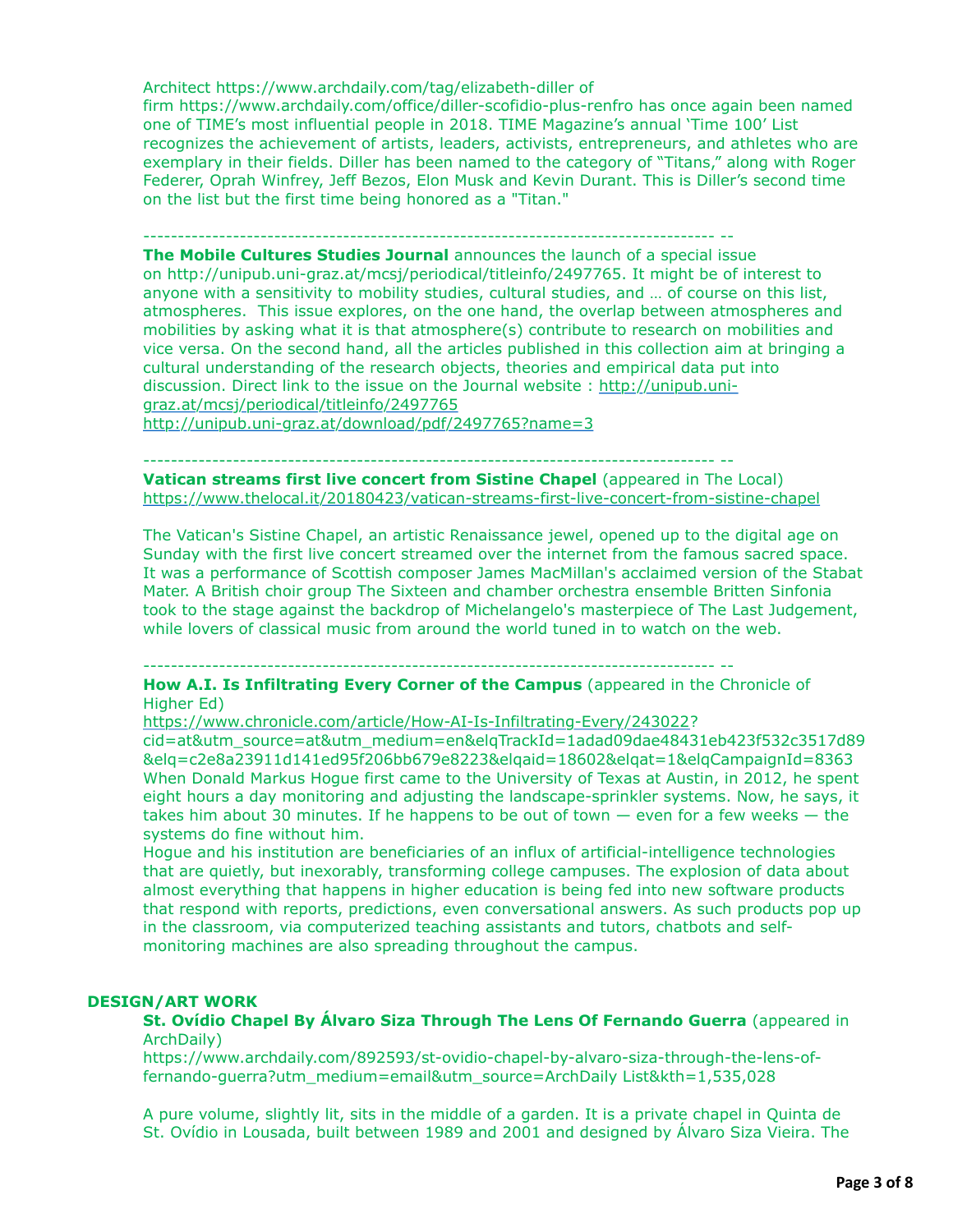project starts from a path, where you can see the prismatic white volume from afar. As you pass through the building and some steps, you arrive at the entrance square. Here you will notice that Siza differentiated the main facade, in stone, from the other three, in white painted concrete, giving it importance.

----------------------------------------------------------------------------------- --

**Vatican City's first Venice Biennale pavilion to feature chapels by Foster, Souto de Moura, and more** (appeared in deZeen)

[https://www.dezeen.com/2018/03/29/vatican-city-venice-architecture-biennale-pavilion](https://www.dezeen.com/2018/03/29/vatican-city-venice-architecture-biennale-pavilion-chapels-foster-souto-de-moura/)chapels-foster-souto-de-moura/

The Vatican City will make its debut at the Venice Architecture Biennale this year, by building a series of chapels by architects including Norman Foster, Edudardo Souto de Moura, and Teronobu Fujimori. Curated by architectural historian Francesco Dal Co, the Holy See Pavilion will feature 10 chapels, designed by prolific architects from around the world. The other participating architects are Andrew Berman, Francesco Cellini, Javier Corvalán, Carla Juaçaba, Sean Godsell, Eva Prats and Ricardo Flores and Smiljan Radić.

----------------------------------------------------------------------------------- --

**From Matisse to Turrell, 8 Artists Who Designed Transcendent Chapels** (appeared in ARTSY)

https://www.artsy.net/article/artsy-editorial-matisse-turrell-8-artists-designed-transcendentchapels

Artists have a long history of designing spiritual and religious spaces. Michelangelo put his finishing touches on the sprawling ceiling of the Sistine Chapel in 1512, but countless others had created art to transform sacred spaces well before him. Take Giotto (c. 1267–1337) for example, who created frescoes, altarpieces, and panel paintings that adorn churches throughout Italy, and is credited, among other things, with demonstrating the potential for storytelling through religious art.

----------------------------------------------------------------------------------- --

### **Santa Cecilia Church / FBD Arquitectura y Diseño Urbano + Verónica López** (appeared in ArchDaily)

https://www.archdaily.com/893707/santa-cecilia-church-fbd-arquitectura-y-diseno-urbano? utm\_medium=email&utm\_source=ArchDaily List&kth=1,535,028

Santa Cecilia church is located in Ciudad Verde, a housing development in Soacha municipality in the outskirts of Bogotá. Our project done in collaboration with Verónica López was selected as the winner of a private competition held in 2013. The Church is connected with the garden through a low narthex. Four pivoting wooden doors provide access and allow larger ceremonies to overflow onto the park. The nave is housed in a pure volume built in brick and rendered white evoking the austere materiality of the house. The interior intends to be a peaceful space for spirituality, free from ornament where natural light filters through the overlaps between the walls and the ceiling. Two aligned crosses constitute the main focal point of the nave. Inside, a cross formed by steel beams stands in contrast to the white masonry. On the outside a second cross subtracted from the wall creates a halo of light behind the first one. At night it is illuminated from the inside acting as a beacon for the community. Two loose and taller walls are combined to form the bell tower.

----------------------------------------------------------------------------------- --

**New Lynching Memorial Evokes Terror Of Victims** (appeared in Houston Public Media) [https://www.houstonpublicmedia.org/articles/news/2018/04/23/281124/new-lynching](https://www.houstonpublicmedia.org/articles/news/2018/04/23/281124/new-lynching-memorial-evokes-terror-of-victims/)memorial-evokes-terror-of-victims/

Visitors to the new National Memorial for Peace and Justice first glimpse them, eerily, in the distance: Brown rectangular slabs, 800 in all, inscribed with the names of more than 4,000 souls who lost their lives in lynchings between 1877 and 1950. Each pillar is 6 feet (2 meters)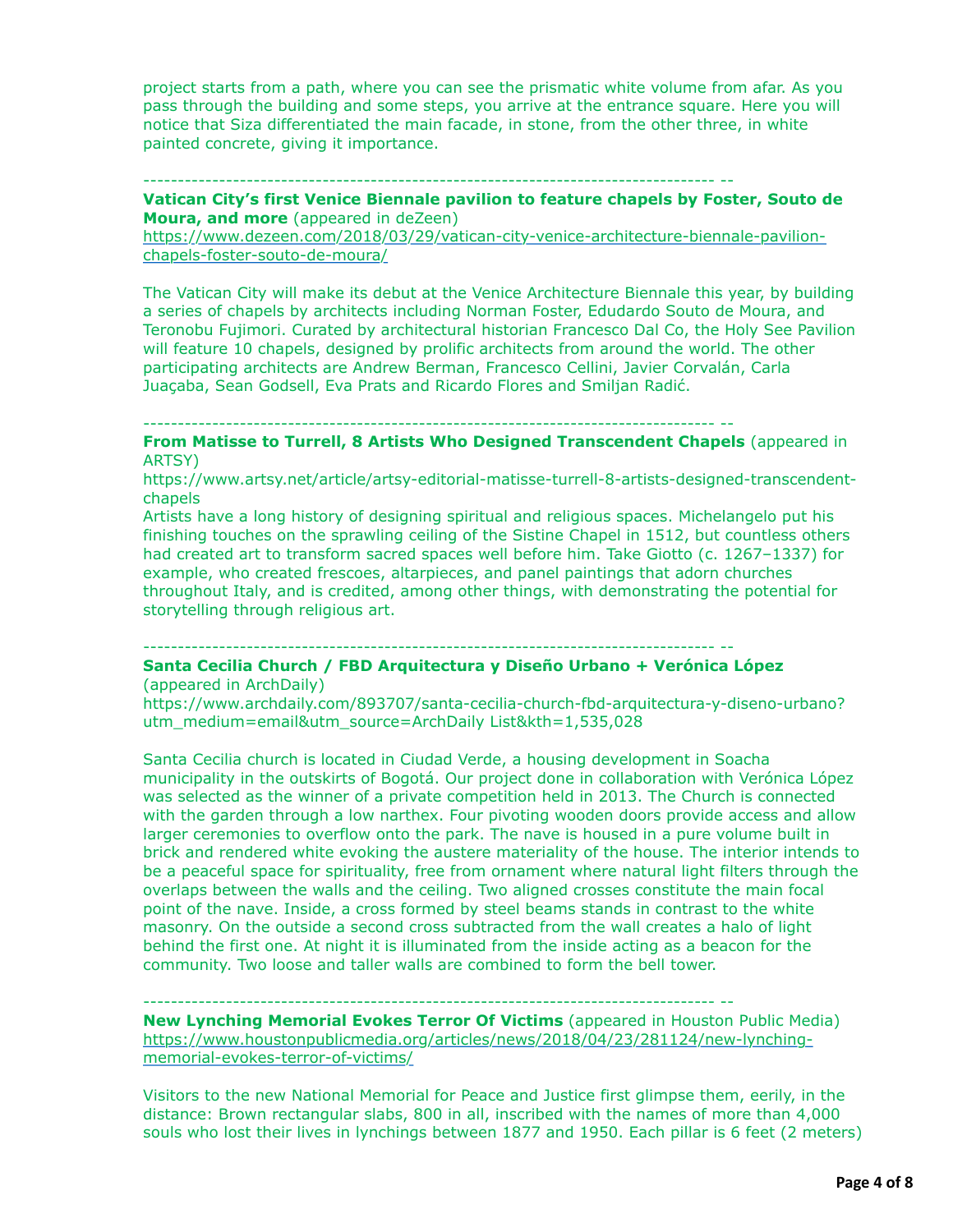tall, the height of a person, and made of steel that weathers to different shades of brown. Viewers enter at eye level with the monuments, allowing a view of victims' names and the date and place of their slaying.

### ----------------------------------------------------------------------------------- -- **In Alabama, Facing Up to History** (appeared in Pulitzer Center) <http://www.pulitzercenter.org/blog/alabama-facing-history#slideshow-0>

My wife and granddaughter and I were among the hundreds of people in Montgomery this past week for the opening of the National Memorial for Peace and Justice, the revelatory monument to the more than 4,000 African Americans lynched between 1877 and 1950. The monument, sited on Montgomery's highest hill, consists of 800 weathered steel columns, each suspended from the ceiling of an open-air pavilion and each labeled with the name of a county where lynchings occurred and the names (where known) of those who were killed. As you make your way through the memorial the floor slopes down and the columns are suspended above, like bodies hung. It is a sacred space.

----------------------------------------------------------------------------------- --

**Snøhetta Designs Planetarium and Interstellar Cabins in Norwegian Forest** (appeared in ArchDaily)

https://www.archdaily.com/893653/snohetta-designs-planetarium-and-interstellar-cabins-innorwegian-forest?utm\_medium=email&utm\_source=ArchDaily List&kth=2,689,702

Located at the "Solobservatoriet" observatory, one of Northern Europe's foremost astronomical research stations, the scheme sits alongside an original solar observatory built in 1954. Throughout the design process, the architects engaged with simple principles of astronomy, with cabins situated around the planetarium inspired by the orbit of planets around the sun. The facilities are designed to accommodate up to 120 guests, engaging visitors with an "intellectual, visual, tactile journey into the realm of astronomy.

----------------------------------------------------------------------------------- --

**Swiss Designers Give Holy Objects the Look of Contemporary Consumer Electronics** (appeared in Patheos)

[http://www.patheos.com/blogs/friendlyatheist/2018/04/27/swiss-designers-give-holy](http://www.patheos.com/blogs/friendlyatheist/2018/04/27/swiss-designers-give-holy-objects-the-look-of-contemporary-consumer-electronics/)objects-the-look-of-contemporary-consumer-electronics/

Churches that hire ambitious architects or decorative artists aren't that unusual. But how often do you see product designers tackling religious subjects? It's unusual, to say the least, so Stefano Panterotto and Alexis Tourron, http://www.pantertourron.com/about.html, easily got my attention when they presented their HOLY project at the just-finished Milan Design week. HOLY is a collection of five shiny black objects that you're invited to imagine in sacred spaces of the future.

----------------------------------------------------------------------------------- --

**In Houston's labyrinths, pilgrims find a connection to the ancient and to themselves** (appeared in Houston Chronicle)

[https://www.houstonchronicle.com/life/article/In-Houston-s-labyrinths-pilgrims-find-a-](https://www.houstonchronicle.com/life/article/In-Houston-s-labyrinths-pilgrims-find-a-12878478.php)12878478.php

On a corner of Freedmen's Town, on the holy ground where Mount Carmel Missionary Baptist Church once stood, are circles of crushed granite and worn brick. They spiral past four benches studded with colorful mosaics and into a rosette-shaped center where a stone reads: "To God be the glory." The historic church, long a mainstay in the community founded by freed slaves, crumbled into a pile of rubble more than a decade ago. Only remnants of the foundation and the old front steps remain. But this is still a sacred space. A place for meditation and prayer, for solitary introspection and communal gatherings. A labyrinth.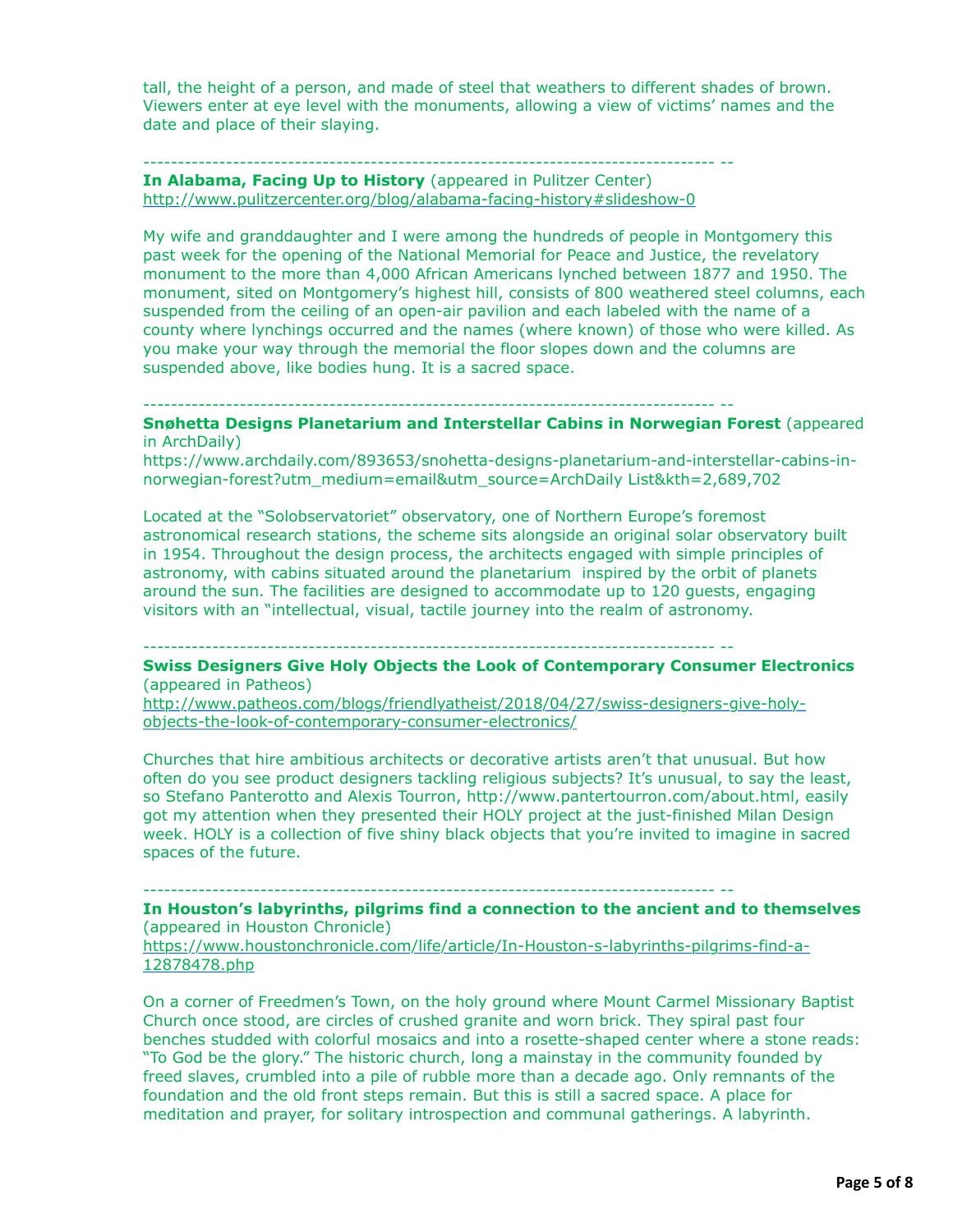### ----------------------------------------------------------------------------------- -- **The Met's New Costume Exhibit is a Dive Into the "Inherent Carnality" of Catholicism** (appeared in Quartzy)

[https://quartzy.qz.com/1271926/the-mets-fashion-exhibit-heavenly-bodies-dives-into](https://quartzy.qz.com/1271926/the-mets-fashion-exhibit-heavenly-bodies-dives-into-catholicisms-inherent-carnality/)catholicisms-inherent-carnality/

What does Catholicism have in common with fashion? For one thing, a fixation on bodies. Think of the Eucharist, the ritual of taking in the body and blood of Christ in the form of bread and wine. Or the image of Jesus on the cross, his broken body the metaphor of his sacrifice. Or the Virgin Mary, her holiness marked by her inviolate body. Fashion, meanwhile, you could say is the meeting of body and fabric.

#### ----------------------------------------------------------------------------------- --

### **Damião de Góis Museum and the Victims of the Inquisition / spaceworkers** (appeared in ArchDaily)

https://www.archdaily.com/893517/damiao-de-gois-museum-and-the-victims-of-theinquisition-spaceworkers?utm\_medium=email&utm\_source=ArchDaily List&kth=2,689,702

Intervening in an existing building is in itself a good challenge, when we have added centuries of history to the pre-existence, the challenge is even greater. The intervention focuses on the creation of an exhibition structure, alluding to the life and historical legacy of Damião de Gois, inside an old, restored church in https://www.archdaily.com/tag/alenquer. The church, now emptied of this function, is now a "container" space with its own identity, marked by the geometry of its vaulted ceilings and the texture of its brick walls, with great plastic value.

## ----------------------------------------------------------------------------------- --

**Parish Church in Brácana / Fresneda & Zamora Arquitectura** (appeared in ArchDaily) https://www.archdaily.com/894154/parish-church-in-bracana-fresneda-and-zamoraarquitectura?utm\_medium=email&utm\_source=ArchDaily List&kth=2,689,702

The people from this district in Illora's township (Granada, Spain), historically added since the Catholic Kings's time to the Davila's lineage (later Counts of Guadiana), were always spiritually assisted in outside temples of the village, either for their provenience to other urban centres like the nearby village of Alomartes, or their private character, case of the only religious building of the town: the particular oratory, then private chapel (1891) of the ancestral Lord D. Luis Dávila Ponce de León (IX count of Guadiana), restored by his heirs in 1940.

# **CONFERENCES**

**Society of Architectural Historians: 72nd Annual International Conference Call for papers:** "Yours, Mine, Ours: Multi-Use Spaces in the Middle Ages," at Society of Architectural Historians 72nd Annual International Conference (deadline for abstracts June 5, 2018).

Medieval buildings and spaces were not always used for a single purpose: very often they were used for multiple activities or by diverse stakeholders. Sometimes this sharing of space was successful and mutually beneficial. Alternatively, the use of a space in multiple ways or by different groups could be frustrating at best and deeply antagonistic at worst. This panel is dedicated to these mixed-use spaces, from the smallest vernacular dwellings to the largest castles and cathedrals.

The benefits and challenges of sharing space were perhaps most acute in smaller structures, such as parish churches or minor monasteries. For example, a monastic church might accommodate local laity if a convenient parish church was not available. Such sharing allowed lay and monastic worshipers to pool architectural and clerical resources in an economical fashion. Monumental buildings and complexes could also be called upon to serve the needs of the larger community, even as they maintained a daily routine for their primary constituents.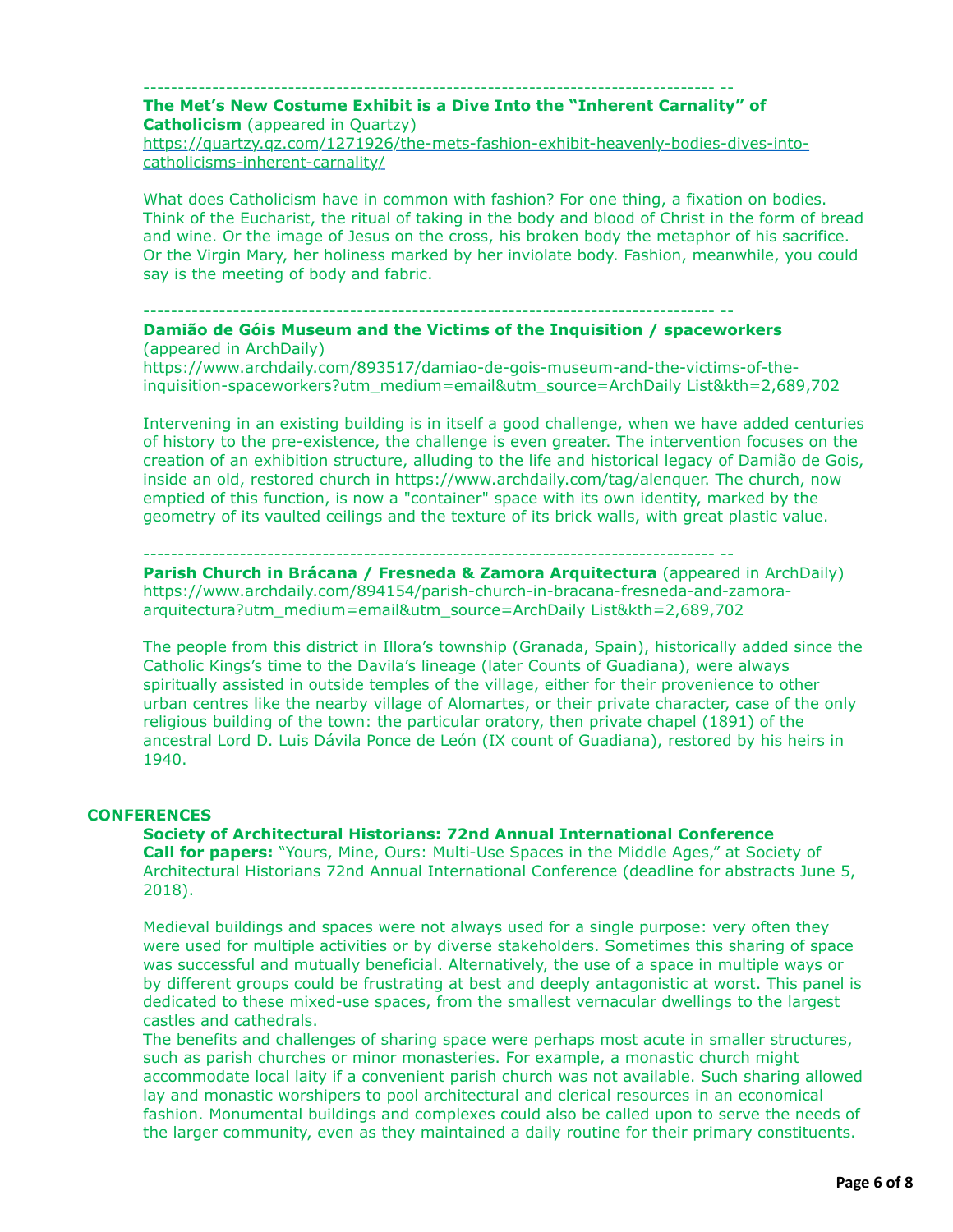For example, a castle precinct could serve both a residential population and members of the public—with clearly enforced rules of access. Shared space raises questions of power, privilege, diplomacy, and financial responsibility.

This session invites proposals which analyze the multiple uses of religious, civic, and / or private structures and spaces throughout medieval Europe. Particular consideration will be given to presentations which address the participation of non-elites in otherwise elite spaces; clues to their presence may be discovered in the textual record, landscape, or the building fabric itself. In acknowledging the participation of multiple communities within specific structures, we invite presenters to complicate accepted interpretations of the medieval built environment.

Session Chairs: Meg Bernstein and Catherine E. Hundley.

Deadline for Abstracts: 5th June 2018

Abstracts to be submitted here: http://www.sah.org/conferences-and-programs/2019[conference---providence?utm\\_source=CFP&utm\\_medium=email&utm\\_campaign=SAH2019](http://www.sah.org/conferences-and-programs/2019-conference---providence?utm_source=CFP&utm_medium=email&utm_campaign=SAH2019)

## *Society of Architectural Historians: 72nd Annual International Conference*

April 24-28, 2019 | Providence, Rhode Island The Society of Architectural Historians will host its 72nd Annual International Conference in Providence, Rhode Island, April 24-28, 2019. Architectural historians, art historians, architects, museum professionals, and preservationists from around the world will convene to present new research on the history of the built environment and explore the architecture and landscape of Providence and nearby areas. The conference will include 37 paper sessions, roundtable and panel discussions, architecture tours, workshops, networking receptions, special events, and more.

[More information here: http://www.sah.org/conferences-and-programs/2019-conference--](http://www.sah.org/conferences-and-programs/2019-conference---providence?utm_source=CFP&utm_medium=email&utm_campaign=SAH2019) providence?utm\_source=CFP&utm\_medium=email&utm\_campaign=SAH2019

----------------------------------------------------------------------------------- --

### **Oxford Symposium on Religious Studies**

**Conference** 1st to 3rd August 2018 Oxford, United Kingdom

Website: [http://www.oxfordsymposiumonreligiousstudies.com](http://www.oxfordsymposiumonreligiousstudies.com/)  Contact person: Lydia Allen

The multi-disciplinary symposium is a forum for discourse by persons who have an interest in the study of religion, ethics and philosphy. Present a paper or participate as a panel member/observer. Canon Brian Mountford MBE will facilitate the meeting

Organized by: Oxford Symposium on Religious Studies Deadline for abstracts/proposals: 10th July 2018

----------------------------------------------------------------------------------- --

# **The Uncanny in Language, Literature and Culture**

**Conference** 18th to 18th August 2018 London, United Kingdom

Website: [http://uncanny.irf-network.org](http://uncanny.irf-network.org/) Contact person: Dr Olena Lytovka

The conference seeks to explore the representations of the uncanny in language, literature and culture (uncanny geographies uncanny technologies, the uncanny and visual tropes, the uncanny and postcolonialism, the uncanny and gender studies, etc.)